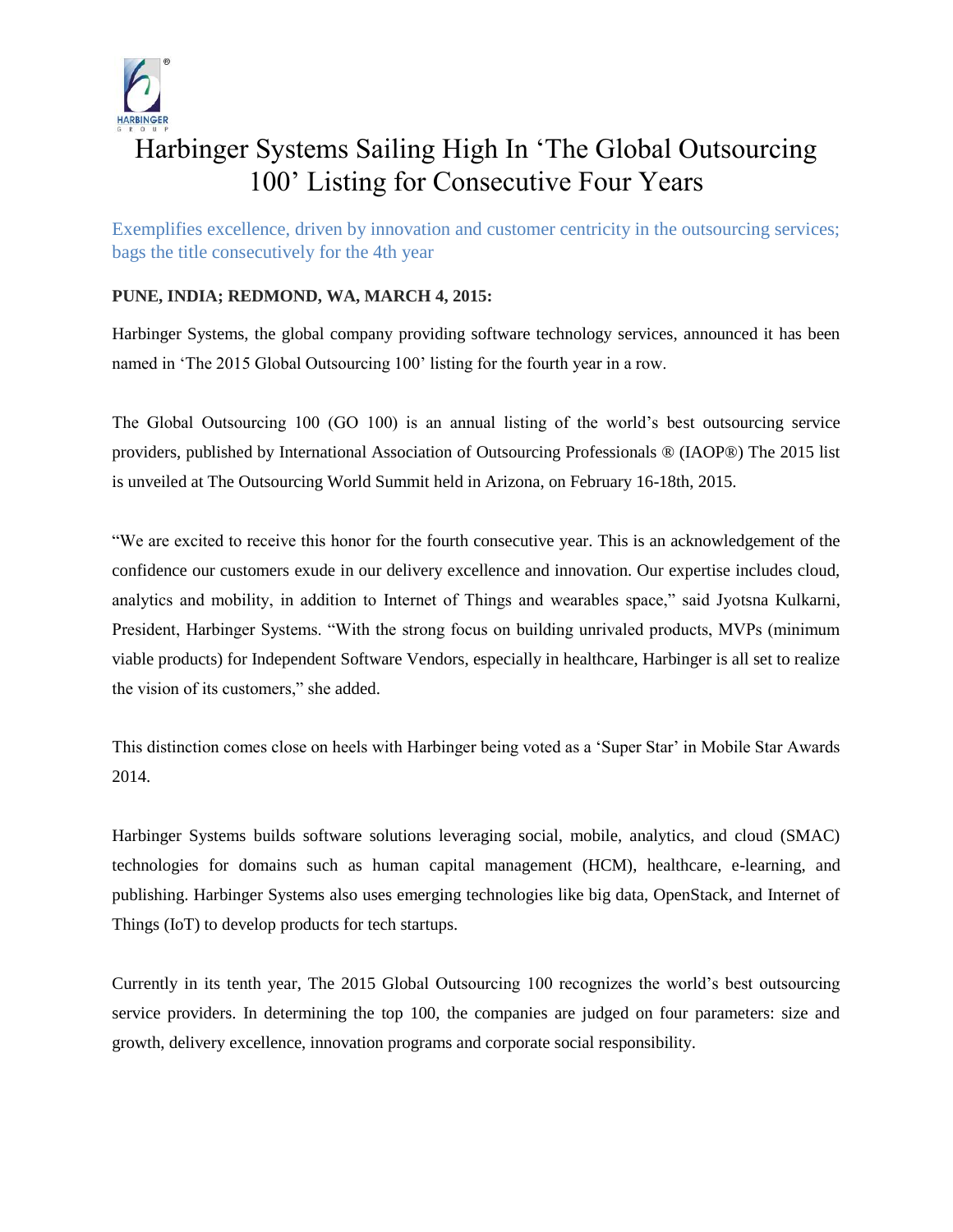

"Being named to The Global Outsourcing 100 list is no easy task," said Michael Corbett, IAOP Chairman. "IAOP is pleased to recognize Harbinger Systems for their excellence and achievement."

The Global Outsourcing 100 and its sub-lists are essential references for companies seeking new and expanded relationships with the best companies in the industry. The lists and the sub-lists, along with distinguishing stars for the highest rated companies will premiere in a special advertising supplement in the June issue of Fortune Magazine.

## ABOUT HARBINGER SYSTEMS

Harbinger Systems is a global company providing software technology services for independent software vendors and enterprises, with a specialization in product engineering. Since 1990, Harbinger has developed a strong customer base worldwide. Harbinger's customers are software product companies,including hi-tech startups in Silicon Valley, leading product companies in the US and large inhouse IT organizations.

Harbinger Systems services span across enterprise software development, advanced testing services for software ISVs and solution consulting in eLearning. Harbinger is known as a thought leader in eLearning industry and provides solution consulting and technology services to organizations across the globe. Harbinger Systems also has expertise working with niche software ISVs in the security systems domain.

Recognized for software engineering services, Harbinger has won numerous honors and awards over the years. Deloitte's 'Technology Fast 500 Asia Pacific', 'The Global Services Top 100' IT Service Providers by Cybermedia and 'Super Star' in Annual Mobile Star Awards, to name a few. Harbinger Systems is ranked in 'The Global Outsourcing 100' listing by International Association of Outsourcing Professionals consecutively for three years, 2014, 2013 and 2012.

Harbinger Systems is a part of Harbinger Group. Harbinger Group is a leading global provider of innovative software products and services to companies in over 60 countries. For more information about Harbinger Systems, visit www.harbinger-systems.com